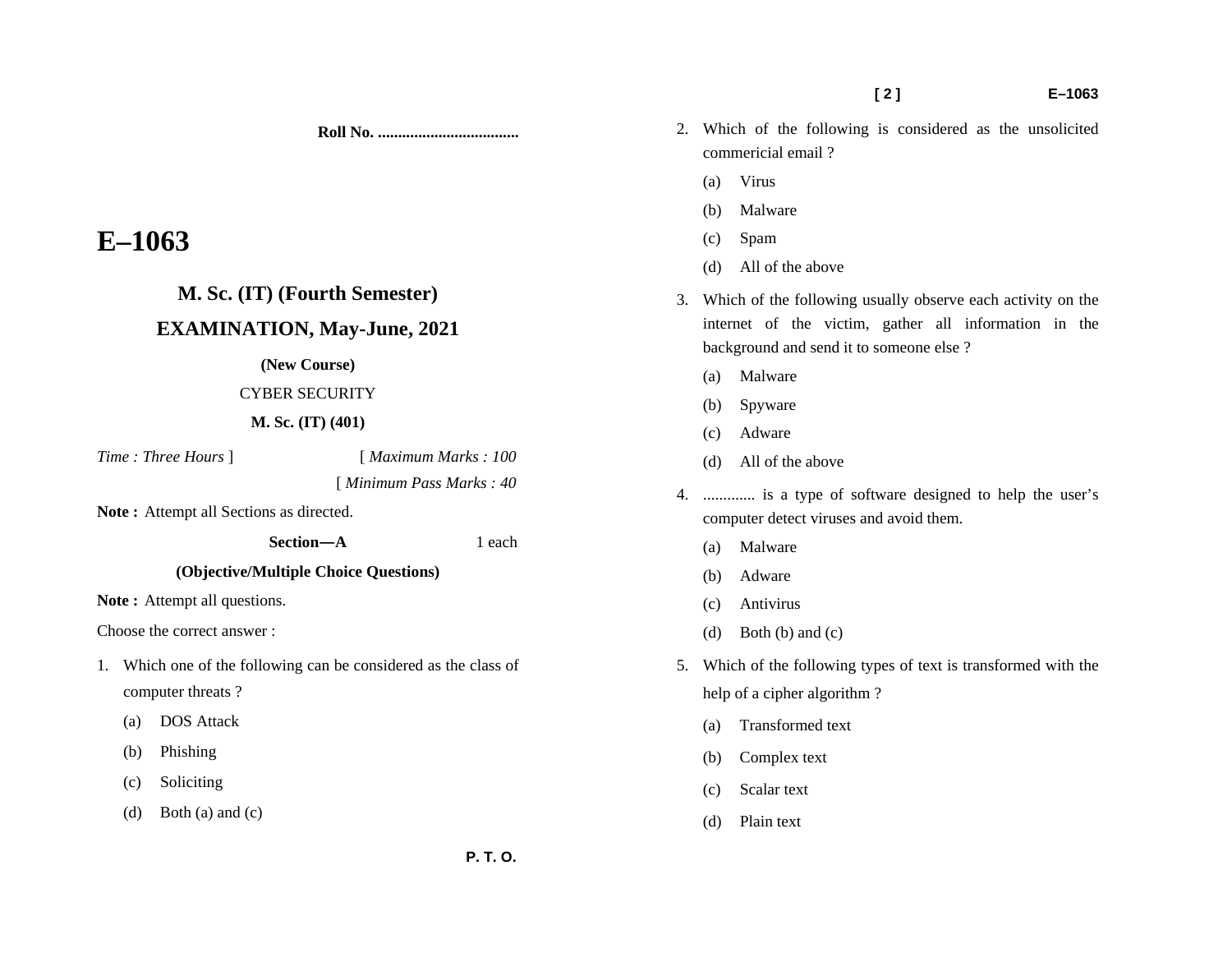|    |                                                     | [3]                                           | E-1063 |
|----|-----------------------------------------------------|-----------------------------------------------|--------|
| 6. | Public key cryptography is also known as :          |                                               |        |
|    | (a)                                                 | asymmetric cryptography                       |        |
|    | (b)                                                 | symmetric cryptography                        |        |
|    | (c)                                                 | Both (a) and (b)                              |        |
|    | (d)                                                 | None of the above                             |        |
| 7. | Examples of hash function are:                      |                                               |        |
|    | (a)                                                 | MD <sub>5</sub>                               |        |
|    | (b)                                                 | SHA-1                                         |        |
|    | (c)                                                 | Both (a) and (b)                              |        |
|    | (d)                                                 | None of the above                             |        |
| 8. | Private key algorithm is used for  encryption and   |                                               |        |
|    |                                                     | public key algorithm is used for  encryption. |        |
|    | (a)                                                 | messages, session key                         |        |
|    | (b)                                                 | session key, messages                         |        |
|    | (c)                                                 | Can be used for both                          |        |
|    | (d)                                                 | None of the above                             |        |
| 9. | In public key cryptosystem which is kept as public? |                                               |        |
|    | (a)                                                 | Decryption keys                               |        |
|    | (b)                                                 | <b>Encryption</b> keys                        |        |
|    | (c)                                                 | <b>Encryption and Decryption keys</b>         |        |
|    | (d)                                                 | None of the above                             |        |

|                                                      |                            | [4]<br>$E - 1063$                                 |  |  |  |
|------------------------------------------------------|----------------------------|---------------------------------------------------|--|--|--|
|                                                      |                            | 10. In public key cryptosystem  keys are used for |  |  |  |
|                                                      | encryption and decryption. |                                                   |  |  |  |
|                                                      | (a)                        | Same                                              |  |  |  |
|                                                      | (b)                        | Different                                         |  |  |  |
|                                                      | (c)                        | Encryption                                        |  |  |  |
|                                                      | (d)                        | None of the mentioned                             |  |  |  |
| 11. Another name for message authentication codes is |                            |                                                   |  |  |  |
|                                                      | (a)                        | Cryptographic codebreak                           |  |  |  |
|                                                      | (b)                        | Cryptographic codesum                             |  |  |  |
|                                                      | (c)                        | Cryptographic checksum                            |  |  |  |
|                                                      | (d)                        | Cryptographic checkbreak                          |  |  |  |
|                                                      |                            | 12. MACs are also called :                        |  |  |  |
|                                                      | (a)                        | testword                                          |  |  |  |
|                                                      | (b)                        | checkword                                         |  |  |  |
|                                                      | (c)                        | test bits                                         |  |  |  |
|                                                      | (d)                        | None of the mentioned                             |  |  |  |
| 13. Message authentication is a service beyond :     |                            |                                                   |  |  |  |
|                                                      | (a)                        | Message confidentiality                           |  |  |  |
|                                                      | (b)                        | Message integrity                                 |  |  |  |
|                                                      | (c)                        | Message splashing                                 |  |  |  |
|                                                      | (d)                        | Message sending                                   |  |  |  |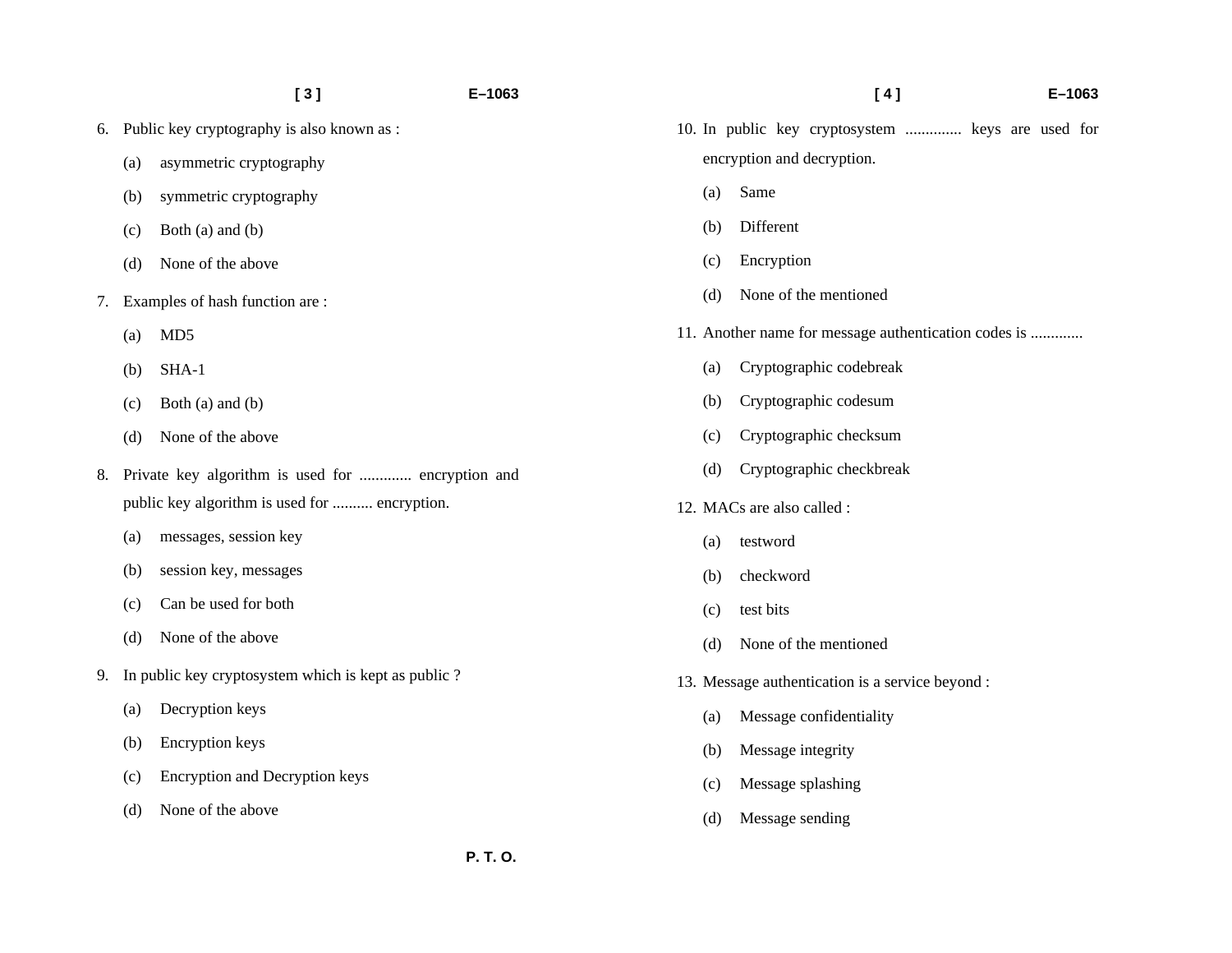- 14. A digital signature needs a :
	- (a) Private-key system
	- (b) Shared-key system
	- (c) Public-key system
	- (d) All of the above
- 15. Which of the following are objectives of malware ?
	- (a) Provide remote control for an attacker to use an infected machine
	- (b) Investigate the infected user's local network
	- (c) Steal sensitive data
	- (d) All of the above
- 16. Which of the following malware do not replicate or reproduce through infection ?
	- (a) Worms
	- (b) Trojans
	- (c) Viruses
	- (d) Root kits
- 17. Firewalls can be of ........ kind(s).
	- $(a)$  1
	- (b) 2
	- $(c)$  3
	- $(d) 4$
- 18. .............. is the kind of firewall connected between the device and the network connecting to internet.
	- (a) Hardware firewall
	- (b) Software firewall
	- (c) Stateful inspection firewall
	- (d) Microsoft firewall
- 19. ..................... is a tool which can detect registry issues in an operating system.
	- (a) Network stumbler
	- (b) Etter cap
	- (c) Maltego
	- (d) Languard network security scanner
- 20. Firewall examines each .............. that are entering or leaving the internal network.
	- (a) email users
	- (b) updates
	- (c) connections
	- (d) data packets

 **Section—B** 2 each

#### **(Very Short Answer Type Questions)**

Note: Attempt all questions. Answer using 2-3 sentences.

- 1. What is cryptography ?
- 2. What is security attacks ?
- 3. What is public key cryptography ?
- 4. What is RSA ?

 **[ 6 ] E–1063**